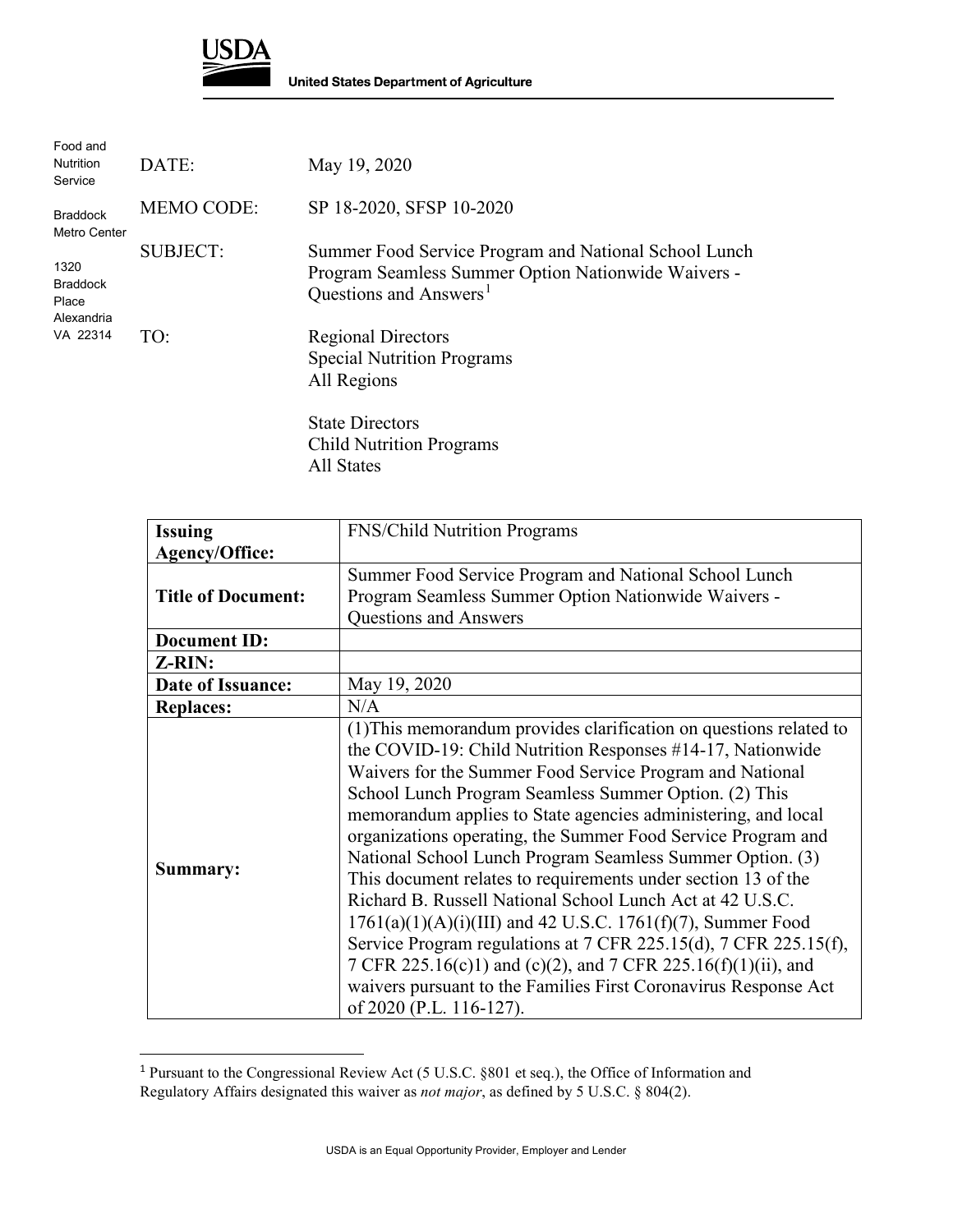| Disclaimer: | The contents of this guidance document do not have the force  |
|-------------|---------------------------------------------------------------|
|             | and effect of law and are not meant to bind the public in any |
|             | way. This document is intended only to provide clarity to the |
|             | public regarding existing requirements under the law or       |
|             | agency policies.                                              |

This memorandum includes questions and answers intended to provide clarification to State agencies and Program operators on the nationwide waivers for the Summer Food Service Program and National School Lunch Program Seamless Summer Option (*COVID-19: Child Nutrition Responses #14-17*).

Pursuant to the Families First Coronavirus Response Act of 2020 (P.L. 116-127), and based on the exceptional circumstances of this public health emergency, the Food and Nutrition Service (FNS) has issued several Nationwide Waivers and has exercised existing statutory and regulatory authorities to support access to nutritious meals while minimizing potential exposure to the novel coronavirus. Additional information on the FNS Response to COVID—19 is available at [https:/www.fns.usda.gov/disaster/pandemic/covid-19.](https://www.fns.usda.gov/disaster/pandemic/covid-19)

FNS appreciates the exceptional effort of State agencies and local Program operators working to meet the nutritional needs of child and adult participants during a challenging time. State agencies are reminded to distribute this memorandum to Program operators immediately. Program operators should direct any questions concerning this guidance to their State agency. State agencies with questions should contact the appropriate FNS Regional Office.

Sincerely,

ang mFQ

Angela M. Kline **Director** Policy and Program Development Division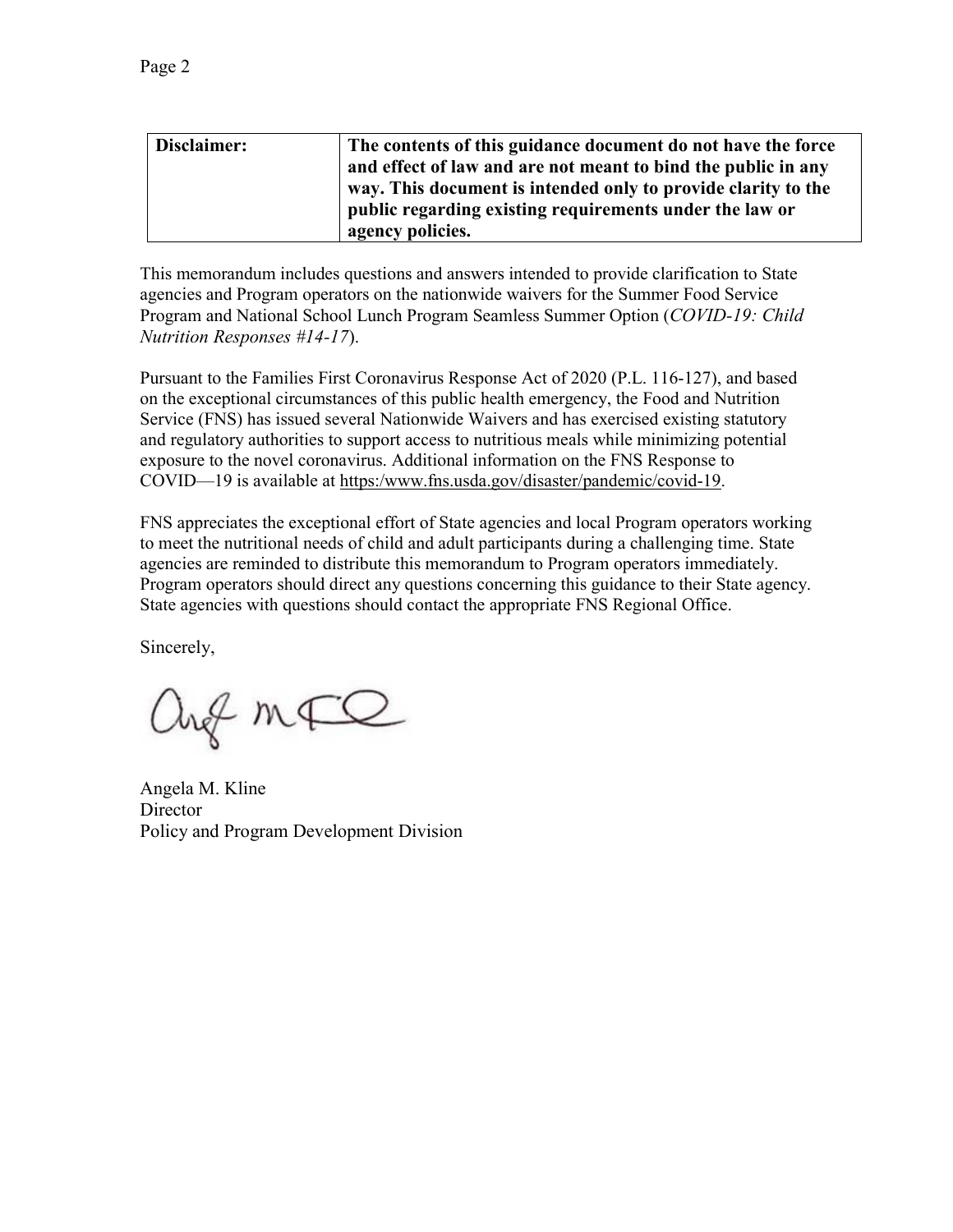# **Questions and Answers**

# **General Questions**

- **1. FNS issued four nationwide waivers for the Summer Food Service Program (SFSP) and National School Lunch Program (NSLP) Seamless Summer Option (SSO) on April 21, 2020. Which waivers apply to SFSP and which waivers apply to SSO?**
	- Closed Enrolled Site Eligibility (COVID-19 Child Nutrition Response  $#14$ ) – SFSP and SSO

[https://www.fns.usda.gov/cn/nationwide-waiver-allow-area-eligibility](https://www.fns.usda.gov/cn/nationwide-waiver-allow-area-eligibility-closed-enrolled-sites)[closed-enrolled-sites](https://www.fns.usda.gov/cn/nationwide-waiver-allow-area-eligibility-closed-enrolled-sites) 

- First Week Site Visits (COVID-19 Child Nutrition Response #15) SFSP only <https://www.fns.usda.gov/cn/nationwide-waiver-sfsp-first-week-site-visits>
- Offer Versus Serve (COVID-19 Child Nutrition Response #16) SFSP only <https://www.fns.usda.gov/cn/nationwide-waiver-allow-offer-vs-serve>
- Meal Service Time Restrictions (COVID-19 Child Nutrition Response  $#17$ ) – SFSP and SSO [https://www.fns.usda.gov/cn/nationwide-waiver-meal-service-time-](https://www.fns.usda.gov/cn/nationwide-waiver-meal-service-time-restrictions-sfsp-nslp-sso)

[restrictions-sfsp-nslp-sso](https://www.fns.usda.gov/cn/nationwide-waiver-meal-service-time-restrictions-sfsp-nslp-sso)

### 2. **Why would a State agency elect to use a nationwide waiver rather than request an individual waiver?**

The nationwide waivers are easy to adopt, as they are effective immediately without further application by the State agency. The State agency simply needs to notify FNS that it elects to use the waiver. Additionally, the waivers are valid through September 30, 2020, which is helpful for State agencies that have not yet requested or received waivers for summer 2020.

3. **What are the options for a State agency that has already received approval of an individual waiver for summer 2020?**

State agencies may choose to utilize either their approved individual waivers or the nationwide waivers.

### 4. **How do the reporting requirements work for State agencies? Are State agencies that use individual and nationwide waivers required to fulfill the reporting requirements for both types of waivers?**

State agencies only have to fulfill the reporting requirements for the waiver they elect to utilize for summer 2020. State agencies *do not* have to fulfill the reporting requirements for both their individual waivers and the nationwide waivers.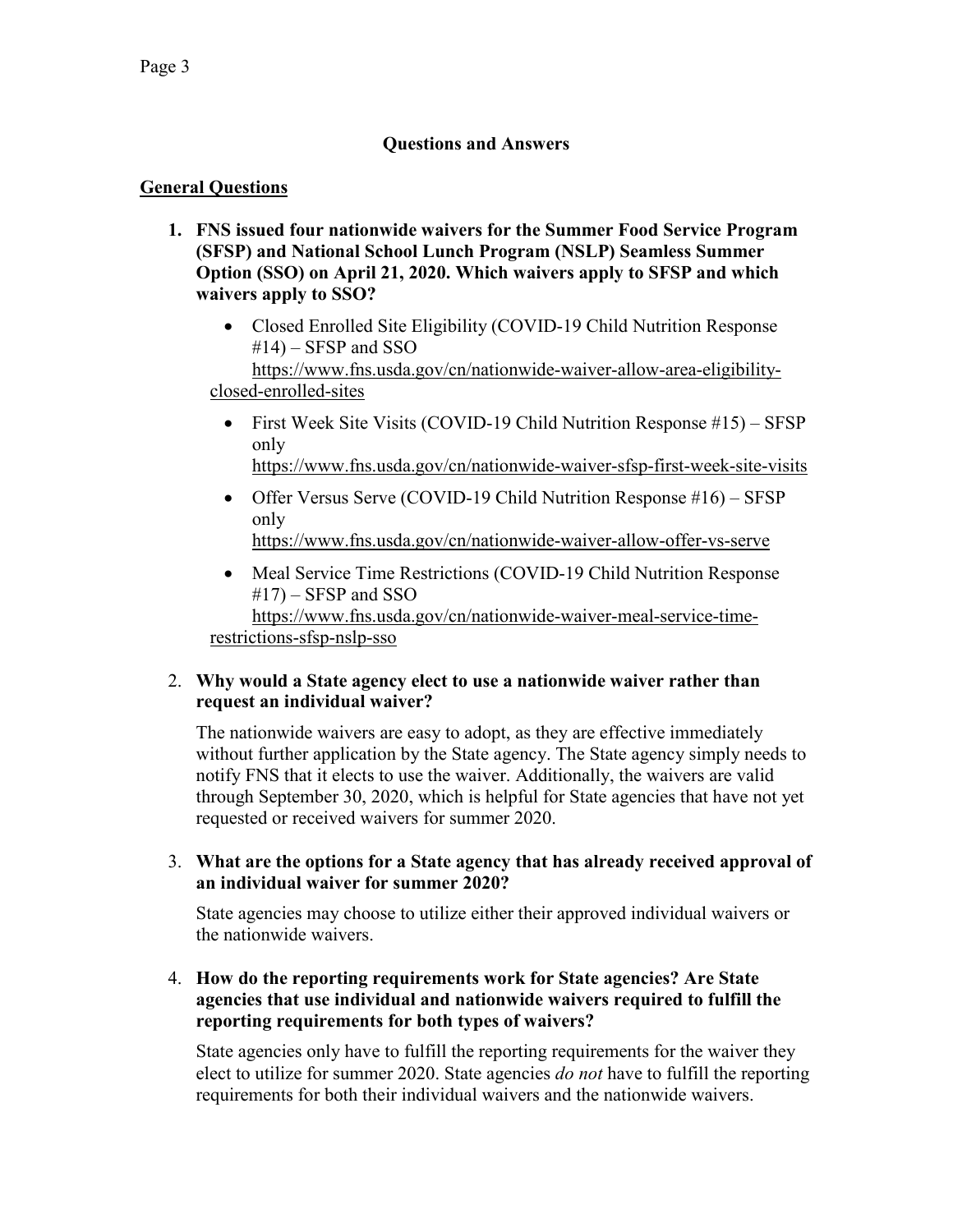5. **What options are available to SFSP sponsors in States that do not elect to be subject to the nationwide or individual waivers? Are SFSP sponsors able to apply for a sponsor-level SFSP waiver?**

Yes. In States that do not participate in either the nationwide or individual waivers, sponsors may apply for sponsor-level waivers through their State agency. They would need to follow the process as outlined in SFSP 05-2018: *Child Nutrition Program Waiver Request Guidance and Protocol- Revised*, [https://www.fns.usda.gov/cn/child-nutrition-program-waiver-request-guidance](https://www.fns.usda.gov/cn/child-nutrition-program-waiver-request-guidance-and-protocol-revised)[and-protocol-revised.](https://www.fns.usda.gov/cn/child-nutrition-program-waiver-request-guidance-and-protocol-revised)

### **Closed Enrolled Site Eligibility—COVID-19 Child Nutrition Response #14**

#### **6. May camps use the closed enrolled nationwide waiver to establish site eligibility?**

No. This waiver does not apply to sites that meet the regulatory definition of a camp and receive reimbursement for three meals a day. SFSP regulations at 7 CFR 225.2 define camps as residential summer camps and nonresidential day camps that offer a regularly scheduled food service as part of an organized program for enrolled children. Nonresidential camp sites must offer a continuous schedule of organized cultural or recreational programs for enrolled children between meal services.

### 7. **Under the closed enrolled site eligibility waiver, what sources of data may the State agency use to establish area eligibility for closed enrolled sites?**

State agencies should use data sources outlined in SFSP 03-2017: *Area Eligibility in Child Nutrition Programs*, [https://www.fns.usda.gov/cn/area-eligibility-child](https://www.fns.usda.gov/cn/area-eligibility-child-nutrition-programs)[nutrition-programs](https://www.fns.usda.gov/cn/area-eligibility-child-nutrition-programs)*,* to verify that closed enrolled sites are located in an eligible area. Data sources include school, census, or other approved sources of data that indicate that 50 percent of the children in the site's area are eligible for free or reduced-price school meals.

#### 8. **What if a State agency has a COVID-19 area eligibility waiver for SFSP open sites? What sources of data can the State agency use to establish area eligibility for closed enrolled sites?**

If a State agency elects to participate in the SFSP closed enrolled nationwide waiver *and* has an approved COVID-19 area eligibility waiver for SFSP open sites, the State may use any measures that are consistent with its area eligibility plan for open sites to establish area eligibility for closed enrolled sites. Under these circumstances, the State agency does not have to use data sources outlined in SFSP 03-2017: *Area Eligibility in Child Nutrition Programs* to verify that closed enrolled sites are located in an eligible area.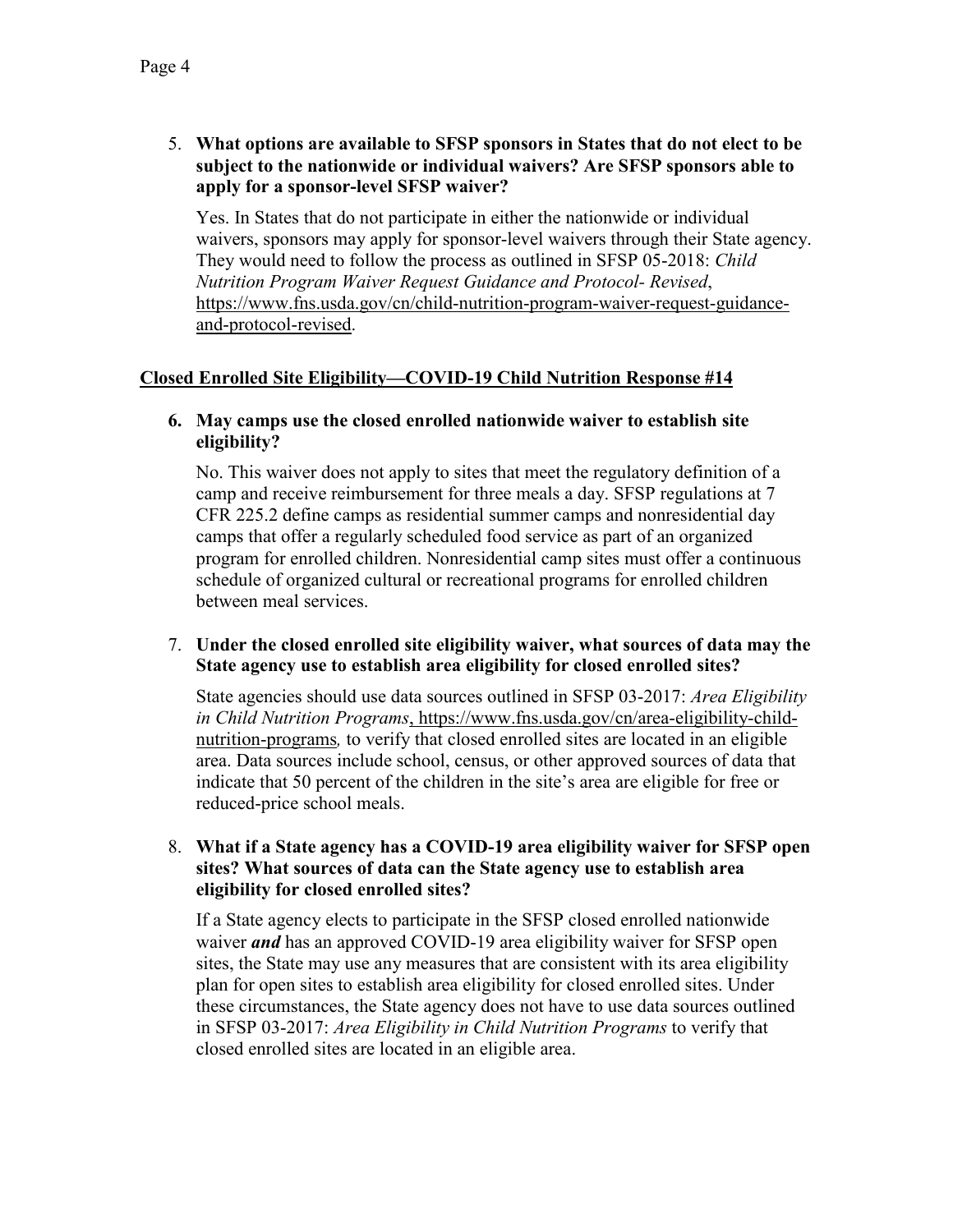# **First Week Site Visits—COVID-19 Child Nutrition Response #15**

### 9. **Does the nationwide waiver for first week site visits allow sponsors to also forgo the full review of food service operations at each site within the first four weeks of operations?**

No. This waiver only applies to first week site visits. SFSP sponsors are still required to comply with regulatory requirements at 7 CFR 225.15(d)(3). For complete information on monitoring flexibilities for sponsoring organizations, please see *COVID-19 Child Nutrition Response #10: Nationwide Waiver of Onsite Monitoring Requirements for Sponsoring Organizations in the Summer Food Service Program*, [https://www.fns.usda.gov/sfsp/nationwide-waiver-onsite](https://www.fns.usda.gov/sfsp/nationwide-waiver-onsite-monitoring-requirements-sponsoring-organizations-summer-food)[monitoring-requirements-sponsoring-organizations-summer-food.](https://www.fns.usda.gov/sfsp/nationwide-waiver-onsite-monitoring-requirements-sponsoring-organizations-summer-food)

#### 10. **Does the first week site visit waiver apply to SSO?**

No. The requirements for first week site visits at 7 CFR 225.15(d)(2) do not apply to SSO sponsors.

### 11. **Does the first week site visits waiver apply to new sponsors and sites?**

No. This waiver only applies to sites in good standing that operated successfully in the previous year and sponsors that successfully participated in NSLP or the Child and Adult Care Food Program and are in good standing. Sponsors must continue to observe food service operations and provide technical assistance to all sites that do not fall under this waiver during the first week. However, desk audits and other alternatives may be used to conduct these "visits" offsite. For information on alternative methods, please see SP 11-2020, CACFP 06-2020, SFSP 05-2020, *Questions and Answers related to the Child Nutrition Program Monitoring and Reporting Nationwide Waivers*, [https://www.fns.usda.gov/cn/covid-19/qas-monitoring-reporting-nationwide.](https://www.fns.usda.gov/cn/covid-19/qas-monitoring-reporting-nationwide)

# **Offer Versus Serve (OVS)—COVID-19 Child Nutrition Response #16**

### 12. **If a site drops a meal component that may be difficult to include under current meal service conditions, is the meal still reimbursable under OVS?**

No. Under OVS, all required meal components must be offered. OVS is not intended as a way to circumvent meal pattern requirements or eliminate specific components. However, if a site is unable to obtain a particular food component, FNS has issued other nationwide flexibilities in response to the COVID-19 pandemic, which may be used until expiration, including the flexibility that State agencies may choose to waive certain nutrition requirements in cases where food shortages or supply chain disruptions are documented. See COVID-19: *Child Nutrition Response #4, Nationwide Waiver to Allow Meal Pattern Flexibility in the Child Nutrition Programs*, [https://www.fns.usda.gov/cn/covid-19-meal](https://www.fns.usda.gov/cn/covid-19-meal-pattern-flexibility-waiver)[pattern-flexibility-waiver,](https://www.fns.usda.gov/cn/covid-19-meal-pattern-flexibility-waiver) for more information.